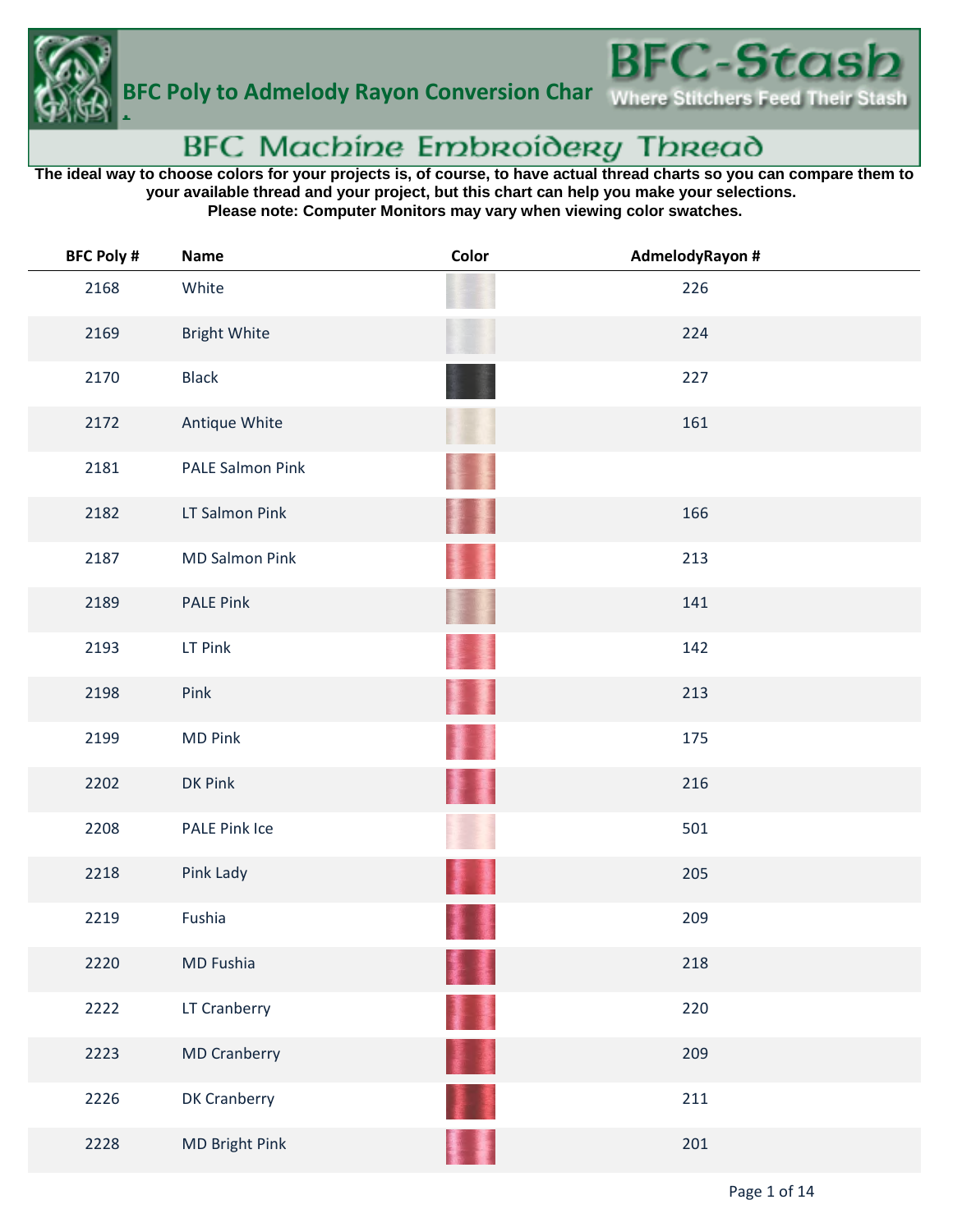| <b>BFC Poly #</b> | <b>Name</b>              | Color | AdmelodyRayon # |
|-------------------|--------------------------|-------|-----------------|
| 2235              | <b>MD Desert Rose</b>    |       | 146             |
| 2241              | MD Bright Plum           | ł     | 152             |
| 2243              | DK Bright Plum           |       | 157             |
| 2245              | DK Fushia                |       | 151             |
| 2247              | DK Burgandy              |       | 154             |
| 2250              | PLST Peach               |       | 103             |
| 2253              | LT Peach                 |       | 106             |
| 2256              | MD Peach                 |       | 108             |
| 2260              | DK Peach                 |       | 109             |
| 2270              | DK Salmon Pink           |       | 215             |
| 2271              | <b>MD Pink Carnation</b> |       | 214             |
| 2275              | <b>DK Pink Carnation</b> |       | 182             |
| 2278              | Ruby Red                 |       | 196             |
| 2283              | DK Red Rust              |       | 110             |
| 2287              | <b>DKST Burgandy</b>     |       | 200             |
| 2291              | <b>Bright Red</b>        |       | 184             |
| 2295              | Cherry Red               |       | 187             |
| 2297              | Satin Red                |       | 189             |
| 2303              | DK Satin Red             |       | 198             |
| 2306              | <b>DKST Satin Red</b>    | 墨     | 199             |
| 2307              | Red Wine                 |       | 190             |
| 2315              | <b>Brandy</b>            |       | 192             |
| 2317              | <b>MD Burgandy</b>       |       | 212             |
| 2320              | <b>Desert Rose</b>       |       | 177             |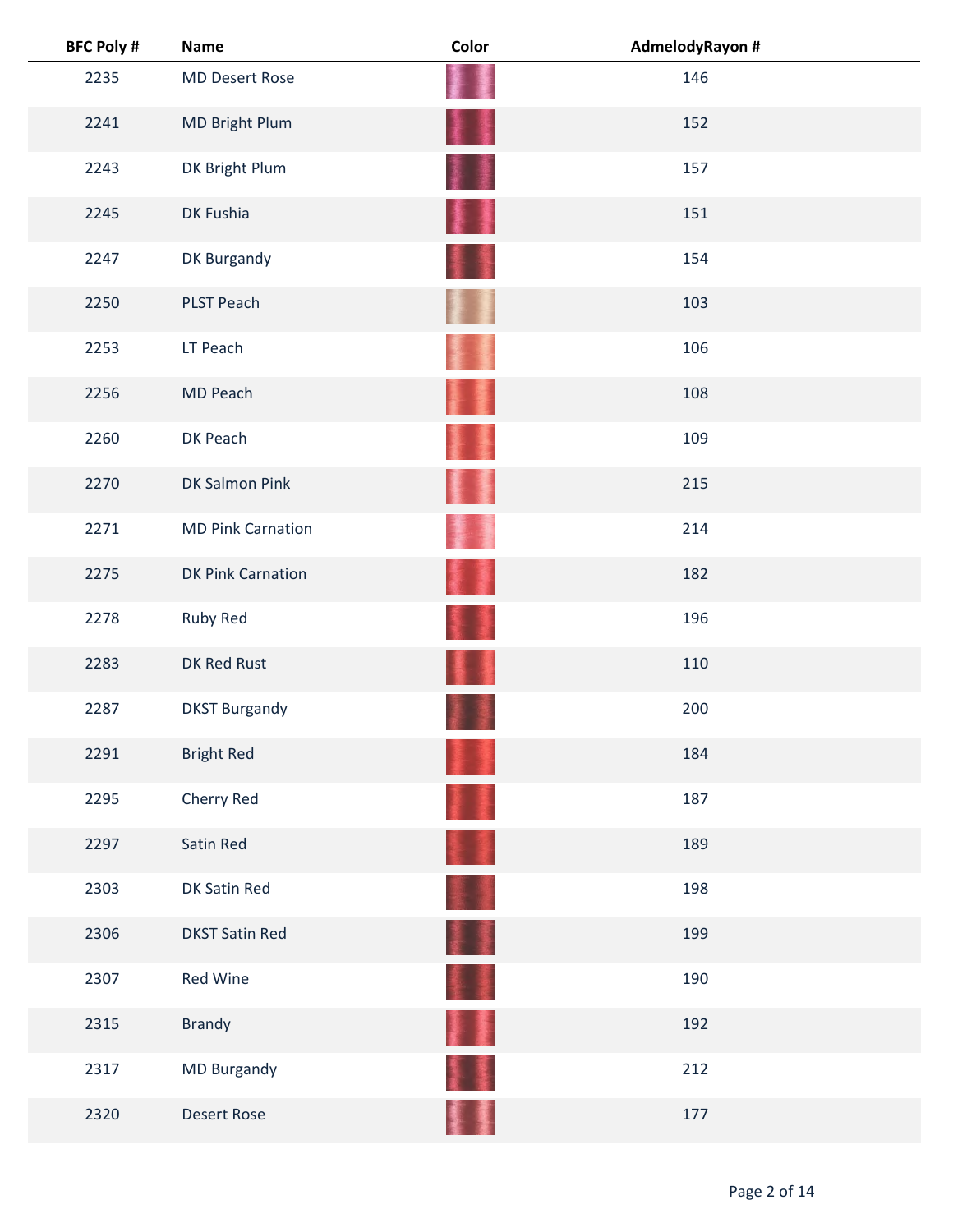| <b>BFC Poly #</b> | <b>Name</b>               | Color | AdmelodyRayon # |
|-------------------|---------------------------|-------|-----------------|
| 2331              | LT Fushia                 |       | 178             |
| 2342              | <b>Black Wine</b>         |       | 159             |
| 2368              | <b>PALE Yellow</b>        |       | 118             |
| 2371              | LT Yellow                 |       | 134             |
| 2376              | Yellow                    |       | 137             |
| 2379              | <b>Buttered Popcorn</b>   |       | 123             |
| 2380              | Buttercup                 |       | 124             |
| 2385              | <b>Bright Yellow</b>      |       | 140             |
| 2388              | <b>PALE Mellow Yellow</b> |       | 132             |
| 2390              | LT Buttered Popcorn       |       | 121             |
| 2403              | <b>Bright Popcorn</b>     |       | 120             |
| 2410              | LT Mock Orange            |       | 127             |
| 2411              | LT Apricot                |       | 125             |
| 2412              | <b>MD Apricot</b>         |       | 124             |
| 2413              | Apricot                   |       | 125             |
| 2414              | DK Apricot                |       | 116             |
| 2416              | MD Mock Orange            |       |                 |
| 2426              | <b>DKST Apricot</b>       |       | 112             |
| 2428              | PALE Peach Fuzz           |       |                 |
| 2430              | MD Peach Fuzz             |       |                 |
| 2433              | LT Melon                  |       | 105             |
| 2435              | Melon                     |       | 108             |
| 2437              | DK Melon                  |       | 113             |
| 2451              | Bright orange             |       | 112             |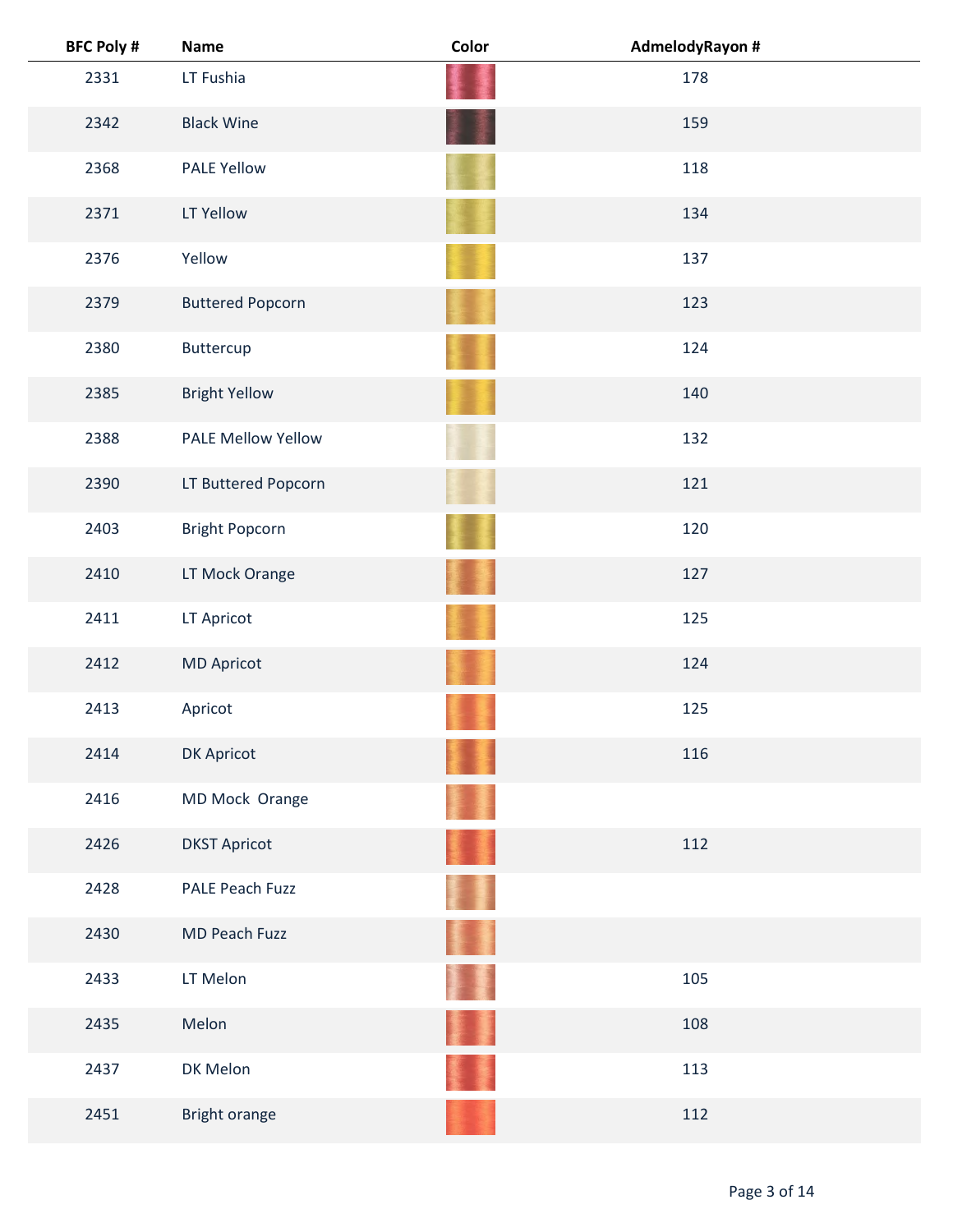| <b>BFC Poly #</b> | <b>Name</b>            | Color | AdmelodyRayon # |
|-------------------|------------------------|-------|-----------------|
| 2454              | Orange                 |       | 115             |
| 2455              | <b>Sunset Orange</b>   |       | 114             |
| 2458              | Red Orange             |       | 111             |
| 2465              | DK Red Orange          |       | 186             |
| 2468              | <b>PLST Salmon</b>     |       | 105             |
| 2473              | PALE Salmon            |       | 104             |
| 2484              | Terra Cotta            |       | 334             |
| 2490              | <b>Beige</b>           |       | 163             |
| 2499              | LT Rose Taupe          |       | 167             |
| 2504              | LT Terra Cotta         |       | 351             |
| 2508              | <b>PLST Mink</b>       |       | 401             |
| 2509              | LT Mink                |       | 402             |
| 2513              | LT Salmon              |       | 104             |
| 2514              | <b>MD Salmon</b>       |       | 167             |
| 2515              | LT Rose                |       | 168             |
| 2521              | MD Ash Rose            |       | 171             |
| 2545              | LT Ash Rose            | 屢     | 170             |
| 2546              | DK Ash Rose            | ¥J    | 172             |
| 2552              | PALE Cameo             |       | 165             |
| 2553              | <b>Bisque</b>          |       | 162             |
| 2567              | DK Brick               | 11    | 172             |
| 2572              | <b>PALE Mauve Gray</b> |       | 403             |
| 2575              | PALE Gray              |       | 411             |
| 2581              | <b>MD Mauve</b>        |       | 331             |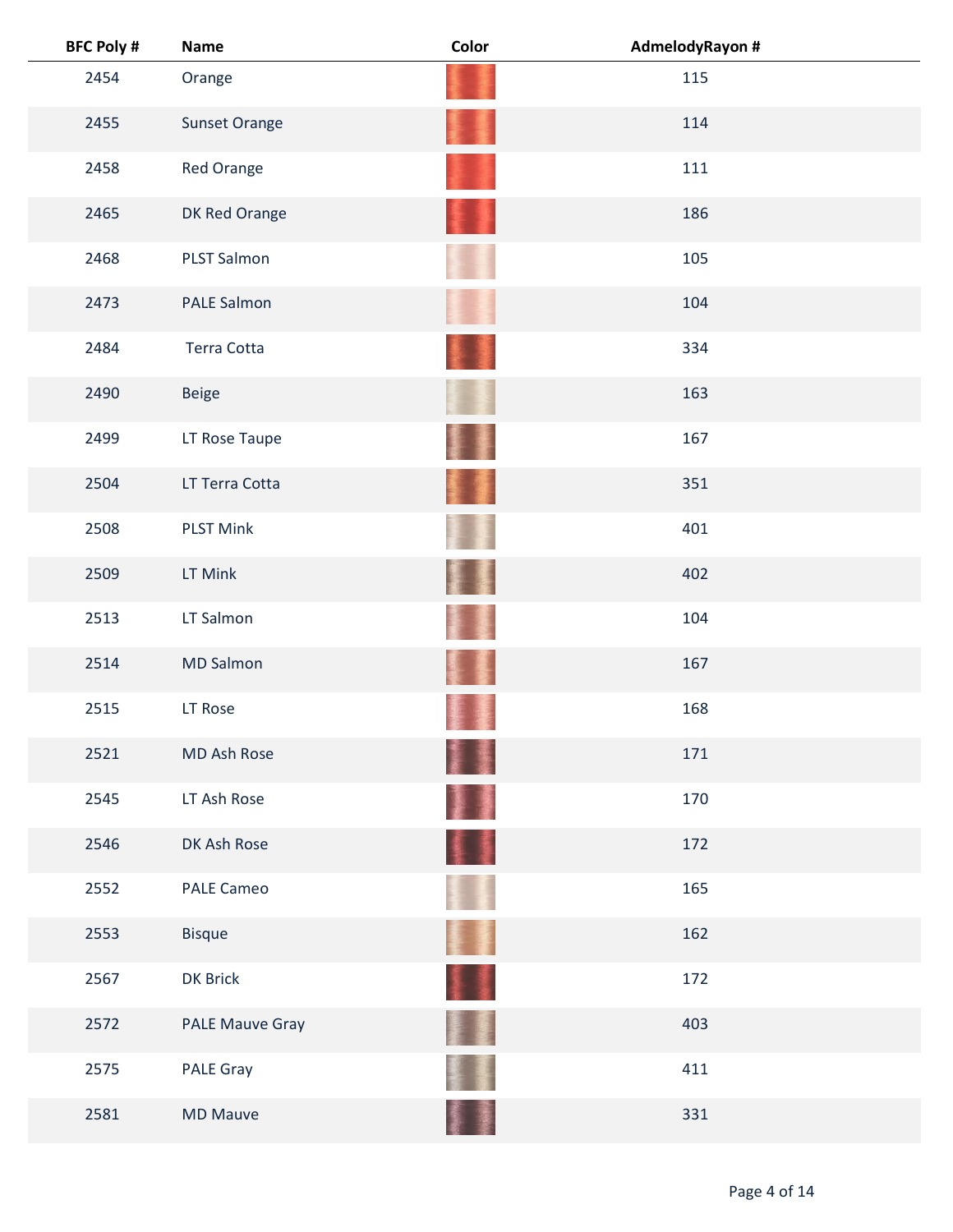| <b>BFC Poly #</b> | <b>Name</b>         | Color | AdmelodyRayon # |
|-------------------|---------------------|-------|-----------------|
| 2586              | Mahogany            |       | 173             |
| 2602              | Eggplant            |       | 328             |
| 2606              | DK Mauve            |       | 355             |
| 2611              | Nutmeg              |       | 348             |
| 2630              | LT Sandstone        |       |                 |
| 2642              | Chestnut            |       |                 |
| 2656              | Warm Sand           |       | 335             |
| 2657              | <b>Mustard Gold</b> |       | 336             |
| 2675              | <b>PALE Rust</b>    |       |                 |
| 2689              | Ecru                |       | 164             |
| 2690              | <b>PALE Ecru</b>    |       | 163             |
| 2693              | LT Ecru             |       | 423             |
| 2695              | DK Honey            |       | 350             |
| 2709              | LT Putty            |       | 421             |
| 2721              | <b>Bright Rust</b>  |       | 333             |
| 2729              | MD Putty            |       | 343             |
| 2731              | Hemp                |       | 423             |
| 2745              | MD Chestnut         |       | 354             |
| 2747              | DK Chestnut         |       | 356             |
| 2748              | Taupe               | ł     | 345             |
| 2751              | PALE Gold           |       | 335             |
| 2756              | DK Mustard Gold     | ŧ     | 325             |
| 2758              | <b>MD Rust</b>      |       | 340             |
| 2759              | DK Taupe            |       | 424             |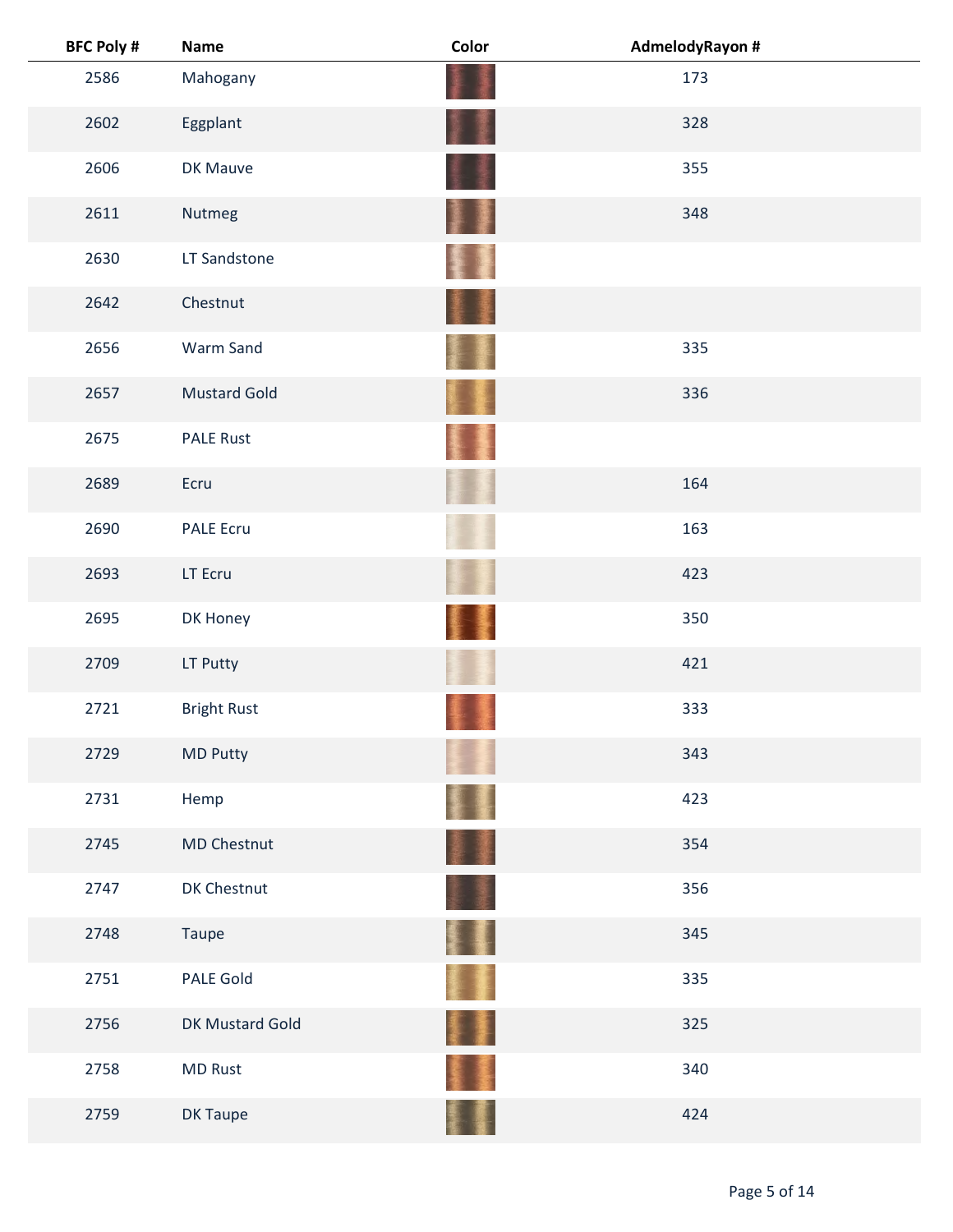| <b>BFC Poly #</b> | <b>Name</b>              | Color | AdmelodyRayon # |  |
|-------------------|--------------------------|-------|-----------------|--|
| 2760              | <b>MD Taupe</b>          |       | 424             |  |
| 2765              | <b>DKST Camel</b>        | ŧ     | 327             |  |
| 2768              | Camel                    |       |                 |  |
| 2772              | LT Golden Brown          | T     | 325             |  |
| 2781              | Golden Mink              |       | 425             |  |
| 2783              | <b>DK Earth</b>          |       | 329             |  |
| 2784              | <b>DKST Earth</b>        |       | 407             |  |
| 2793              | <b>PALE Mink</b>         |       | 405             |  |
| 2802              | Golden Brown             |       | 346             |  |
| 2808              | Mink                     | 生活    |                 |  |
| 2809              | <b>MD Mink</b>           |       | 404             |  |
| 2817              | DK Mink                  |       | 406             |  |
| 2818              | <b>DKST Mink</b>         |       | 330             |  |
| 2819              | <b>DKST Reddish Mink</b> |       | 359             |  |
| 2821              | DK Reddish Mink          |       | 360             |  |
| 2828              | Wheat                    |       |                 |  |
| 2829              | Yellow wheat             |       |                 |  |
| 2830              | LT Amber                 |       |                 |  |
| 2831              | <b>MD Amber</b>          |       | 338             |  |
| 2832              | Golden Amber             | II.   | 128             |  |
| 2833              | DK Golden Amber          |       | 337             |  |
| 2834              | <b>Harvest Gold</b>      |       | 339             |  |
| 2852              | LT Green Amber           |       |                 |  |
| 2862              | <b>Bronze Brown</b>      |       |                 |  |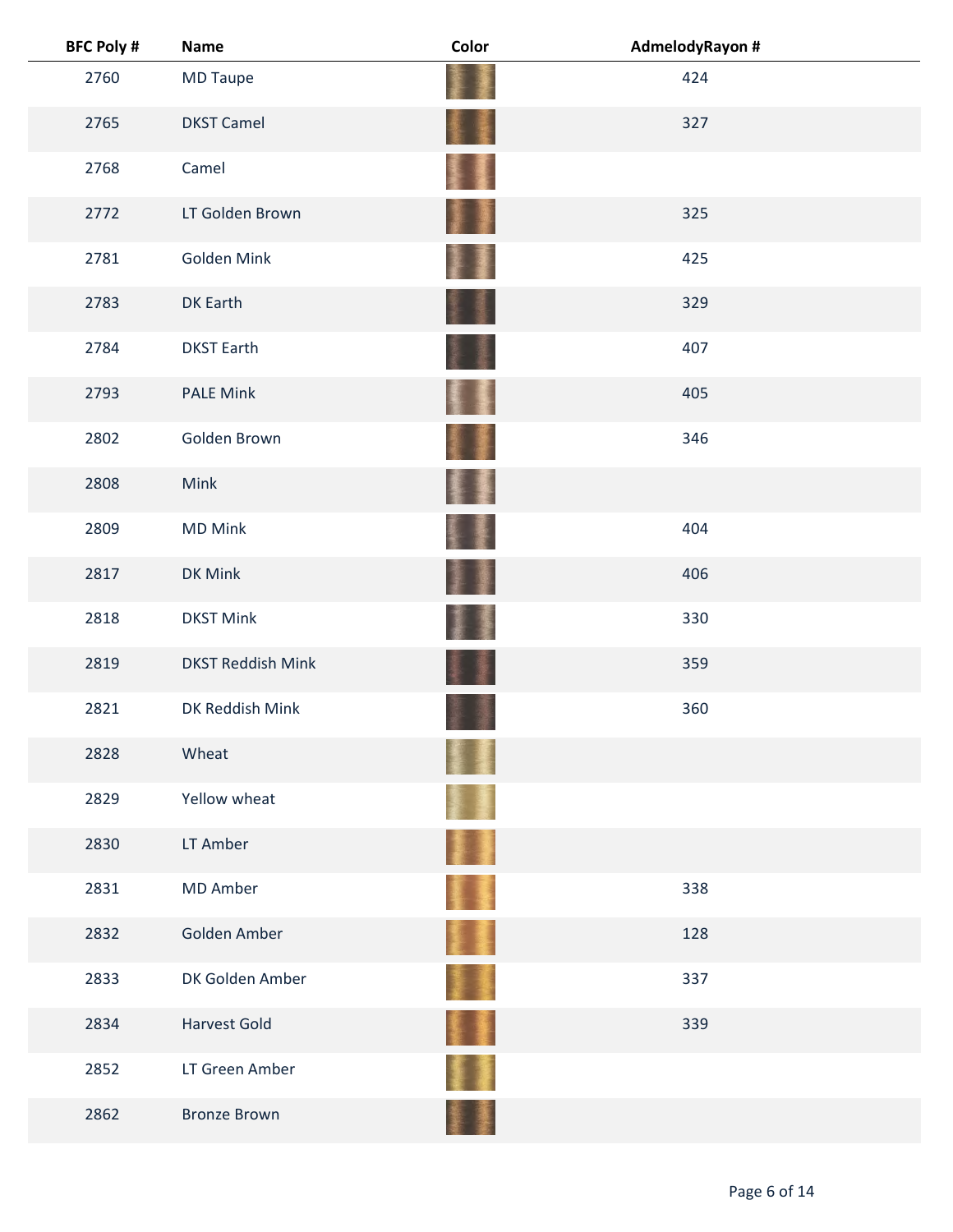| <b>BFC Poly #</b> | <b>Name</b>             | Color | AdmelodyRayon # |
|-------------------|-------------------------|-------|-----------------|
| 2870              | <b>PALE Olive</b>       |       | 321             |
| 2873              | LT Olive                |       |                 |
| 2881              | MD Olive                |       | 323             |
| 2899              | DK Olive                |       | 324             |
| 2906              | Loden Green             |       | 308             |
| 2911              | <b>PLST Aloe</b>        |       | 301             |
| 2913              | <b>PALE Aloe</b>        |       | 428             |
| 2924              | DK Moss                 |       | 433             |
| 2926              | <b>DKST Green Gray</b>  |       | 408             |
| 2928              | <b>PALE Sage</b>        |       | 427             |
| 2934              | LT Sage                 |       | 431             |
| 2943              | DK Yellow Green         |       | 315             |
| 2945              | <b>DKST Sage</b>        |       | 316             |
| 2949              | Sage Tint White         |       | 228             |
| 2970              | <b>Basil</b>            |       | 235             |
| 2972              | <b>Gray Basil</b>       |       | 230             |
| 3008              | LT Smoke Green          |       | 234             |
| 3009              | MD Smoke Green          |       |                 |
| 3013              | DK Smoke Green          |       | 237             |
| 3014              | <b>DKST Smoke Green</b> |       | 239             |
| 3023              | <b>DKST Pine Green</b>  |       | 238             |
| 3028              | PLST Smoke green        |       | 281             |
| 3032              | <b>PALE Smoke Green</b> |       | 232             |
| 3034              | LT Spruce               |       | 318             |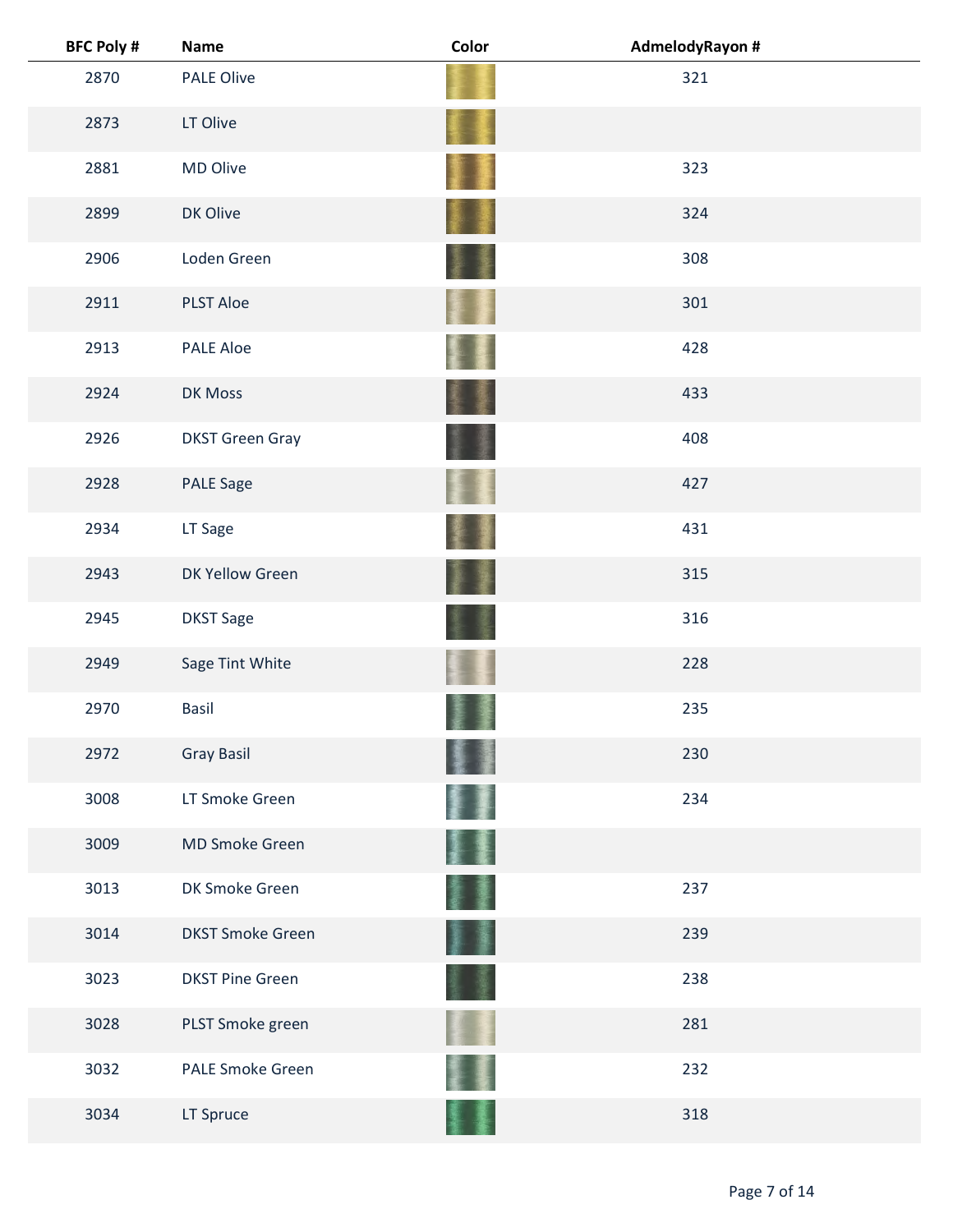| <b>BFC Poly #</b> | <b>Name</b>              | Color | AdmelodyRayon # |  |
|-------------------|--------------------------|-------|-----------------|--|
| 3035              | MD Spruce                |       | 277             |  |
| 3038              | DK Spruce                |       | 319             |  |
| 3049              | LT Jade                  |       | 267             |  |
| 3050              | MD Aqua Green            |       | 246             |  |
| 3059              | <b>DKST Aqua Green</b>   |       | 251             |  |
| 3060              | LT Aqua Green            |       | 246             |  |
| 3069              | MD Jade                  |       | 252             |  |
| 3072              | DK Jade                  |       | 255             |  |
| 3075              | DK Aqua Green            |       | 249             |  |
| 3080              | <b>DK Emerald</b>        |       | 253             |  |
| 3082              | <b>Bright Aqua</b>       |       | 231             |  |
| 3092              | LT Moss                  |       | 231             |  |
| 3096              | PALE Jade                |       | 242             |  |
| 3105              | Pine Green               |       | 254             |  |
| 3110              | <b>PLST Moss</b>         |       | 309             |  |
| 3113              | Moss                     |       | 312             |  |
| 3116              | <b>MD Moss</b>           |       | 310             |  |
| 3130              | <b>PALE Mint</b>         |       | 264             |  |
| 3133              | LT Mint                  |       | 265             |  |
| 3136              | Spearmint                | 屢     | 258             |  |
| 3142              | <b>DKST Grass Green</b>  |       | 314             |  |
| 3145              | <b>DKST Moss</b>         |       | 314             |  |
| 3148              | <b>PLST Lime</b>         |       | 301             |  |
| 3159              | <b>PALE Spring Green</b> |       | 261             |  |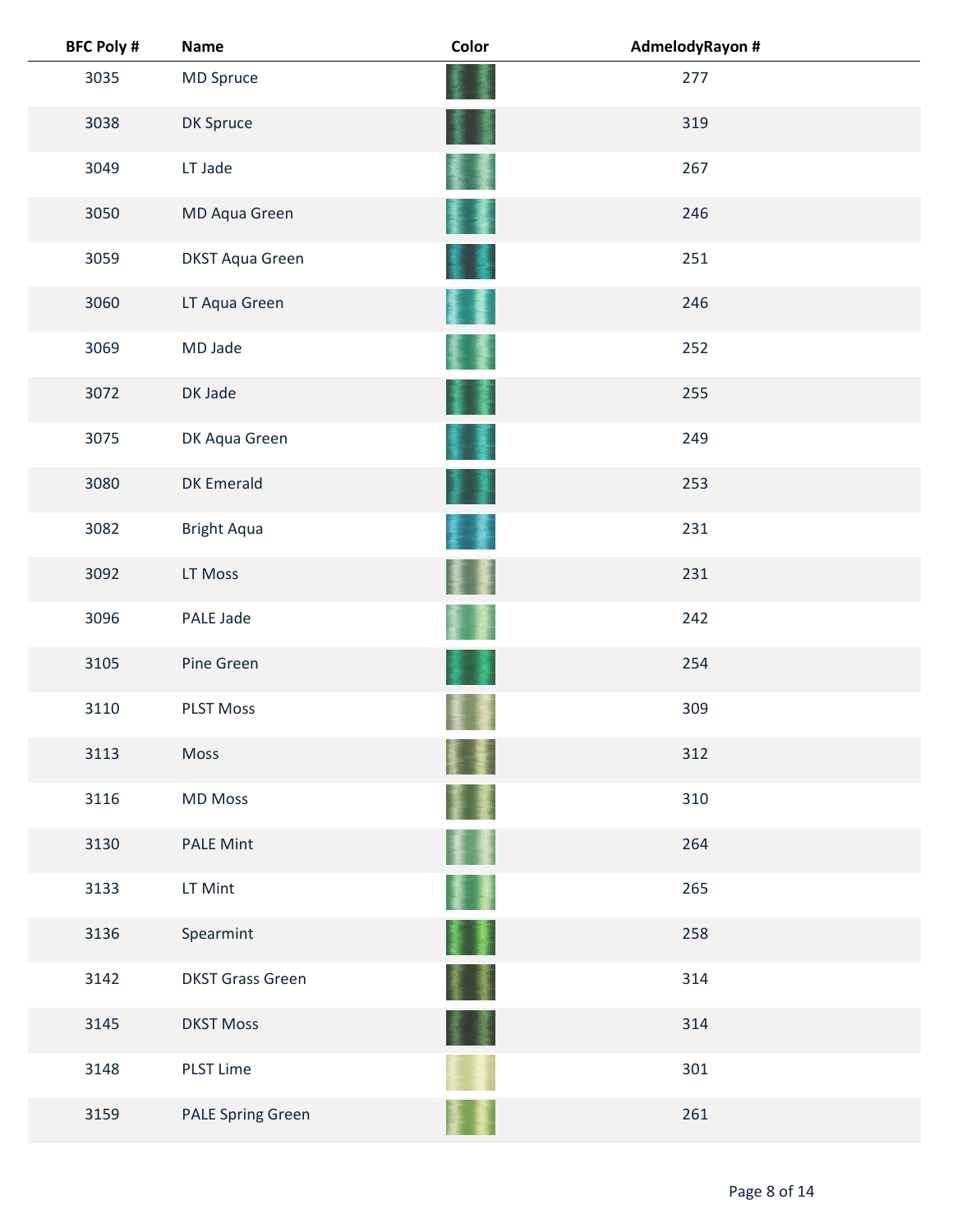| <b>BFC Poly #</b> | <b>Name</b>              | Color | AdmelodyRayon # |  |
|-------------------|--------------------------|-------|-----------------|--|
| 3160              | <b>MD Spring Green</b>   |       |                 |  |
| 3161              | <b>Spring Green</b>      |       | 271             |  |
| 3166              | DK Spring Green          |       | 276             |  |
| 3167              | <b>DKST Spring Green</b> |       | 259             |  |
| 3174              | LT Lime                  |       | 304             |  |
| 3176              | MD Lime                  |       | 306             |  |
| 3178              | <b>PALE Grass Green</b>  |       | 302             |  |
| 3185              | <b>MD Grass Green</b>    |       | 307             |  |
| 3186              | Dk Lime                  |       |                 |  |
| 3194              | <b>Blue Green</b>        |       | 278             |  |
| 3200              | <b>MD Mint</b>           |       | 266             |  |
| 3201              | DK Mint                  |       | 275             |  |
| 3204              | <b>MD Shamrock Green</b> |       | 259             |  |
| 3206              | DK Shamrock Green        |       | 256             |  |
| 3211              | MD Yellow Green          |       | 310             |  |
| 3218              | Md Loden Green           |       | 307             |  |
| 3225              | DK Loden Green           |       | 308             |  |
| 3235              | LT Grass Green           |       | 303             |  |
| 3238              | Dk Grass Green           |       |                 |  |
| 3250              | <b>PLST Silver</b>       |       | 362             |  |
| 3254              | MD Sage                  |       | 230             |  |
| 3263              | <b>DKST Blue Gray</b>    |       | 375             |  |
| 3295              | PLST Sea Green           |       | 229             |  |
| 3299              | <b>Blue Sea Green</b>    |       |                 |  |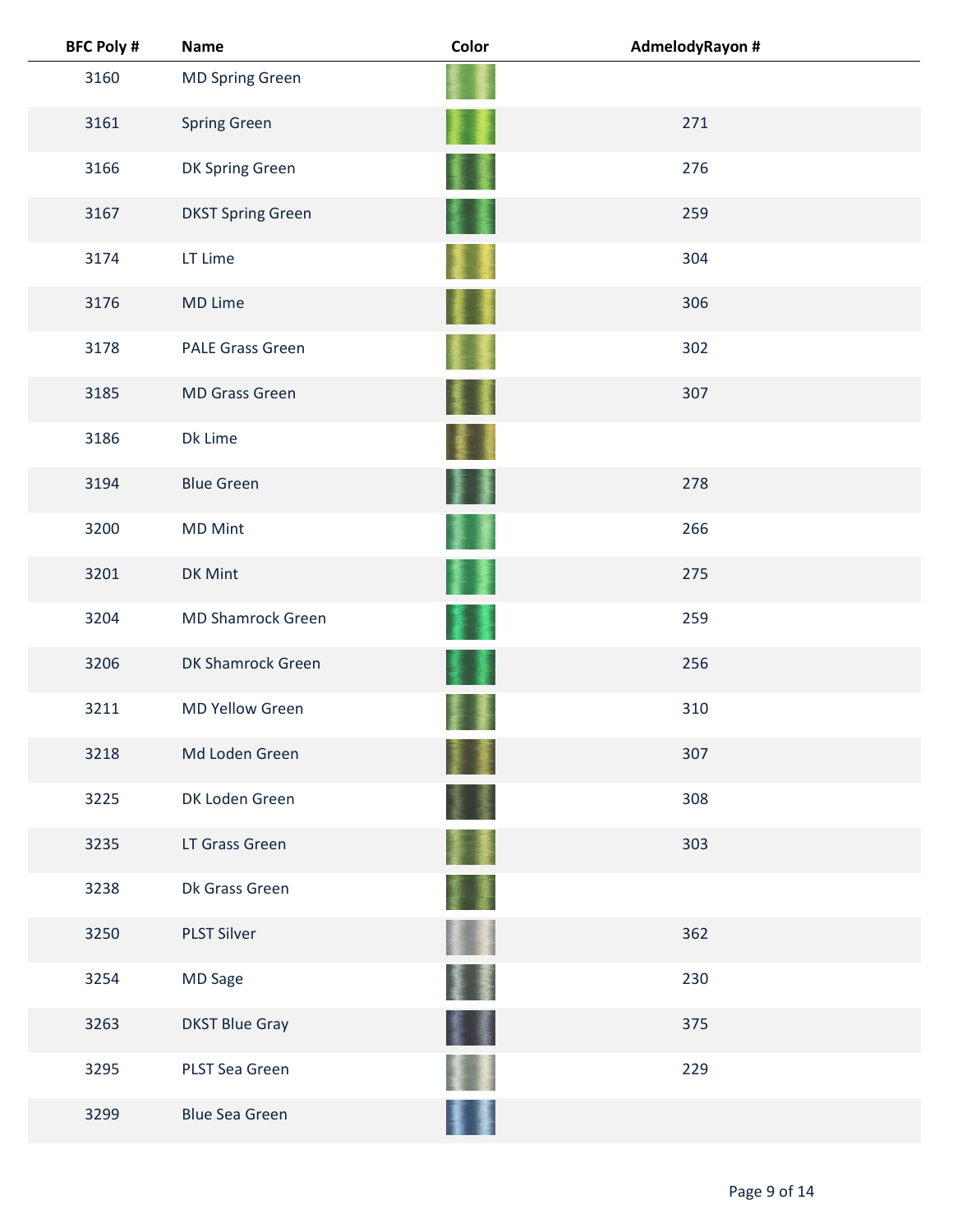| <b>BFC Poly #</b> | <b>Name</b>              | Color | AdmelodyRayon # |  |
|-------------------|--------------------------|-------|-----------------|--|
| 3321              | MD Sea Green             |       | 377             |  |
| 3324              | <b>DKST Blue Granite</b> |       | 379             |  |
| 3340              | <b>MD Slate</b>          |       | 371             |  |
| 3345              | <b>DK Slate</b>          |       | 400             |  |
| 3368              | Silver Tint White        |       | 390             |  |
| 3369              | <b>Gray Pearl</b>        |       | 382             |  |
| 3370              | <b>PALE Mauve Pearl</b>  |       | 390             |  |
| 3371              | PALE Cloud Gray          |       | 383             |  |
| 3376              | LT Gray                  |       | 395             |  |
| 3379              | <b>Blue Gray Granite</b> |       | 398             |  |
| 3380              | <b>Steel Gray</b>        |       | 374             |  |
| 3393              | LT Pigeon Gray           |       | 393             |  |
| 3398              | DK Pigeon Gray           |       |                 |  |
| 3408              | PLST Gray                |       | 368             |  |
| 3409              | Silver                   |       | 364             |  |
| 3412              | <b>MD Pigeon Gray</b>    |       | 395             |  |
| 3413              | MD Gray                  |       | 397             |  |
| 3415              | DK Gray                  |       | 393             |  |
| 3416              | LT Pewter                |       | 394             |  |
| 3417              | <b>MD Pewter</b>         |       | 371             |  |
| 3418              | DK Pewter                |       | 374             |  |
| 3421              | Purple Ash               |       |                 |  |
| 3427              | <b>DKST Eggplant</b>     |       | 420             |  |
| 3429              | PLST Blue                |       | 362             |  |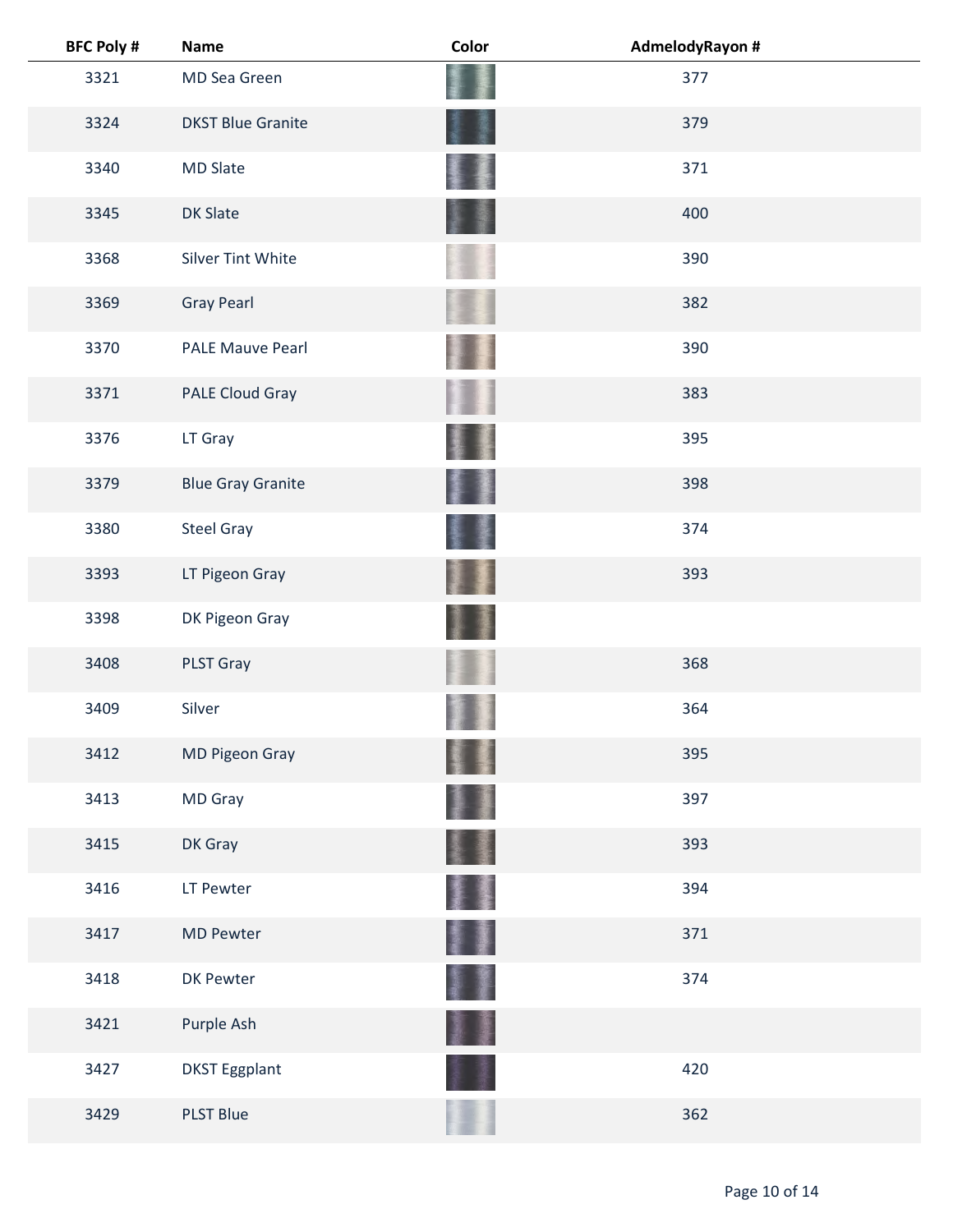| <b>BFC Poly #</b> | <b>Name</b>           | Color | AdmelodyRayon # |  |
|-------------------|-----------------------|-------|-----------------|--|
| 3431              | <b>PALE Blue</b>      |       | 369             |  |
| 3437              | Light Denim           |       | 372             |  |
| 3468              | Light Turquoise       |       | 290             |  |
| 3471              | Turquoise             |       | 291             |  |
| 3472              | LT Peacock            |       |                 |  |
| 3474              | Peacock               |       | 291             |  |
| 3479              | Deep Lake             |       | 298             |  |
| 3486              | Green Blue Storm      |       | 440             |  |
| 3487              | DK Lagoon             |       | 440             |  |
| 3507              | <b>DKST Lagoon</b>    |       | 300             |  |
| 3511              | <b>PALE Teal</b>      |       | 243             |  |
| 3513              | <b>PALE Teal Blue</b> |       | 268             |  |
| 3514              | LT Teal               |       | 246             |  |
| 3520              | <b>MD Teal</b>        |       | 247             |  |
| 3531              | PALE Aqua             |       | 286             |  |
| 3532              | LT Aqua               |       | 288             |  |
| 3542              | DK Teal               |       | 248             |  |
| 3545              | <b>DKST Teal</b>      |       | 251             |  |
| 3550              | Aqua Tint White       |       | 283             |  |
| 3559              | MD Turqoise           |       | 289             |  |
| 3560              | LT Mediterranean Blue |       | 295             |  |
| 3563              | Dk Turquoise          |       | 250             |  |
| 3587              | Navy                  |       | 472             |  |
| 3597              | Light Blue Aster      |       |                 |  |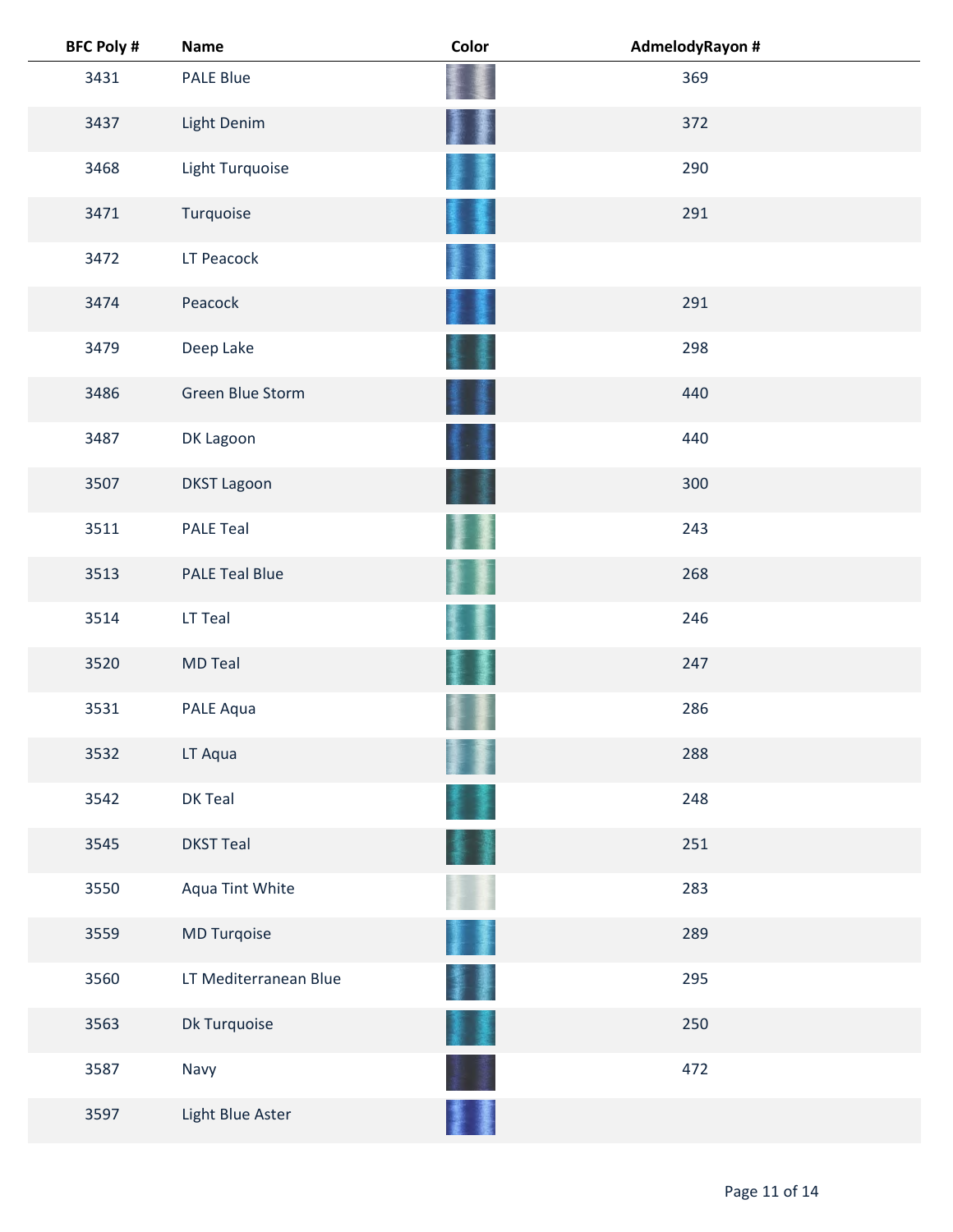| <b>BFC Poly #</b> | <b>Name</b>            | Color  | AdmelodyRayon # |  |
|-------------------|------------------------|--------|-----------------|--|
| 3600              | MD Blue Aster          |        | 437             |  |
| 3601              | DK Bright Aster        |        | 458             |  |
| 3604              | MD Mediterranean Blue  |        | 448             |  |
| 3606              | DK Mediterranean Blue  |        | 449             |  |
| 3620              | French Blue            |        |                 |  |
| 3621              | DK Marine Blue         |        | 460             |  |
| 3636              | LT Clear Blue          |        | 453             |  |
| 3639              | Dusk Blue              |        | 445             |  |
| 3645              | Marine Blue            |        |                 |  |
| 3646              | <b>DKST Navy</b>       |        | 471             |  |
| 3649              | LT Bright Blue         |        | 447             |  |
| 3655              | MD Bright Blue         | B      | 439             |  |
| 3660              | DK Bright Blue         |        | 458             |  |
| 3668              | <b>PALE Clear Blue</b> |        | 443             |  |
| 3670              | LT Blue                |        | 444             |  |
| 3674              | <b>PALE Aster Blue</b> |        | 462             |  |
| 3675              | <b>MD Clear Blue</b>   | 窶      | 454             |  |
| 3679              | DK Clear Blue          | 墨      | 464             |  |
| 3688              | Violet Tint White      |        | 461             |  |
| 3690              | Light Blue Violet      |        | 516             |  |
| 3692              | MD Blue Violet         | 屢      | 463             |  |
| 3694              | DK Blue Violet         | ł<br>ł | 310             |  |
| 3704              | DK Heliotrope          |        | 468             |  |
| 3713              | PALE Eggplant          |        | 413             |  |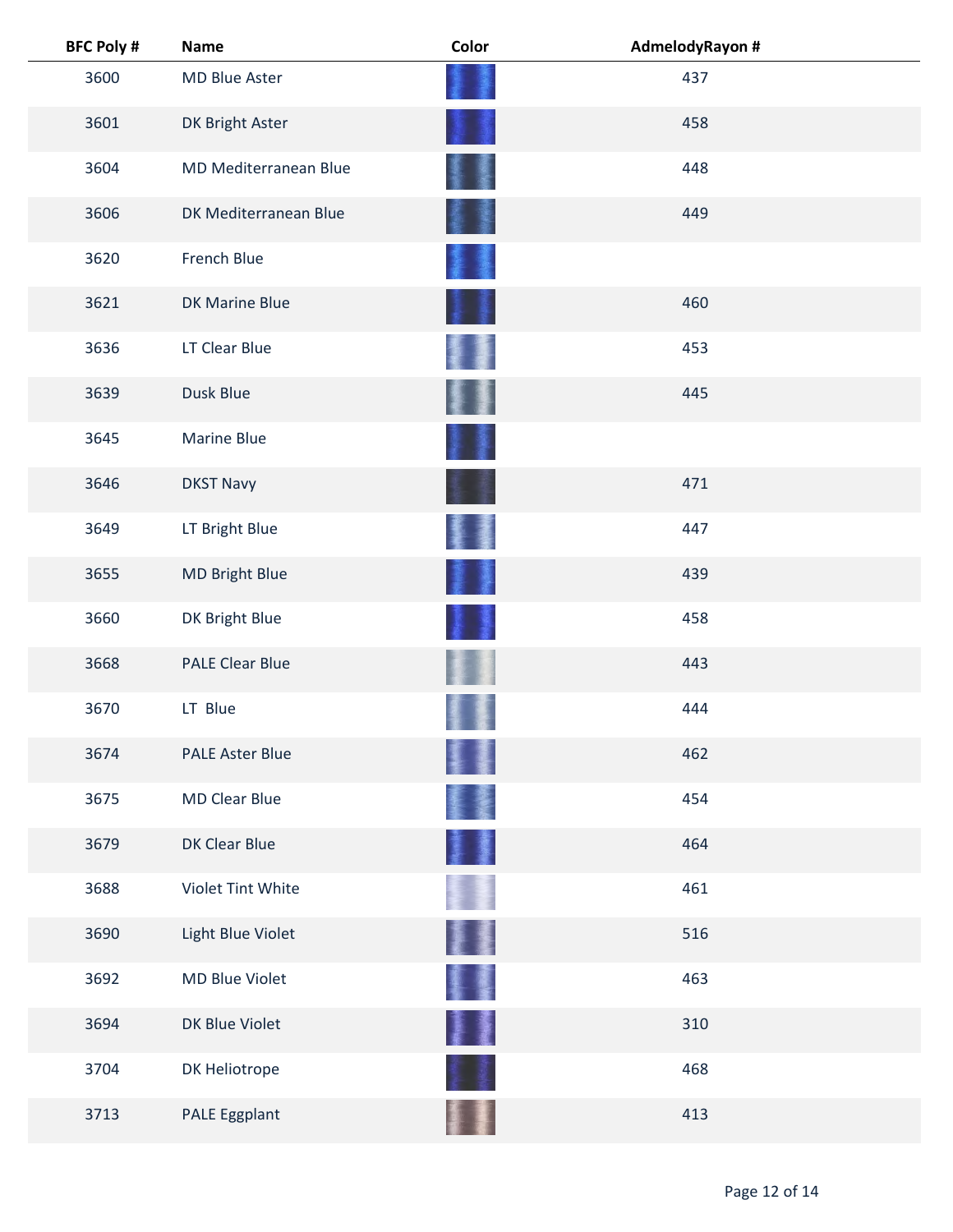| <b>BFC Poly #</b> | Name                   | Color    | AdmelodyRayon # |  |
|-------------------|------------------------|----------|-----------------|--|
| 3714              | MD Eggplant            |          | 392             |  |
| 3721              | LT Purple Sage         |          | 486             |  |
| 3722              | MD Purple Sage         |          | 506             |  |
| 3727              | DK Purple Sage         |          | 416             |  |
| 3728              | Lilac Tint White       |          | 382             |  |
| 3730              | <b>PALE Heather</b>    |          | 384             |  |
| 3731              | LT Lilac               |          | 487             |  |
| 3733              | <b>MD Lilac</b>        |          | 487             |  |
| 3735              | Heather                |          | 520             |  |
| 3740              | <b>MD Heather</b>      |          | 503             |  |
| 3749              | <b>PLST Periwinkle</b> |          |                 |  |
| 3751              | LT Periwinkle          |          | 515             |  |
| 3752              | <b>DK Periwinkle</b>   |          | 504             |  |
| 3753              | <b>MD Periwinkle</b>   |          | 510             |  |
| 3756              | <b>DKST Periwinkle</b> |          | 513             |  |
| 3758              | DK Heather             |          | 511             |  |
| 3764              | DK Blue Purple         |          | 509             |  |
| 3770              | <b>PALE Lavender</b>   |          | 482             |  |
| 3772              | LT Lavender            | <b>A</b> | 485             |  |
| 3777              | <b>MD Lavender</b>     | 활돌       | 491             |  |
| 3778              | <b>Blue Purple</b>     | I        | 499             |  |
| 3783              | Red Purple             | ł        |                 |  |
| 3793              | LT African Violet      |          | 489             |  |
| 3794              | African Violet         |          |                 |  |